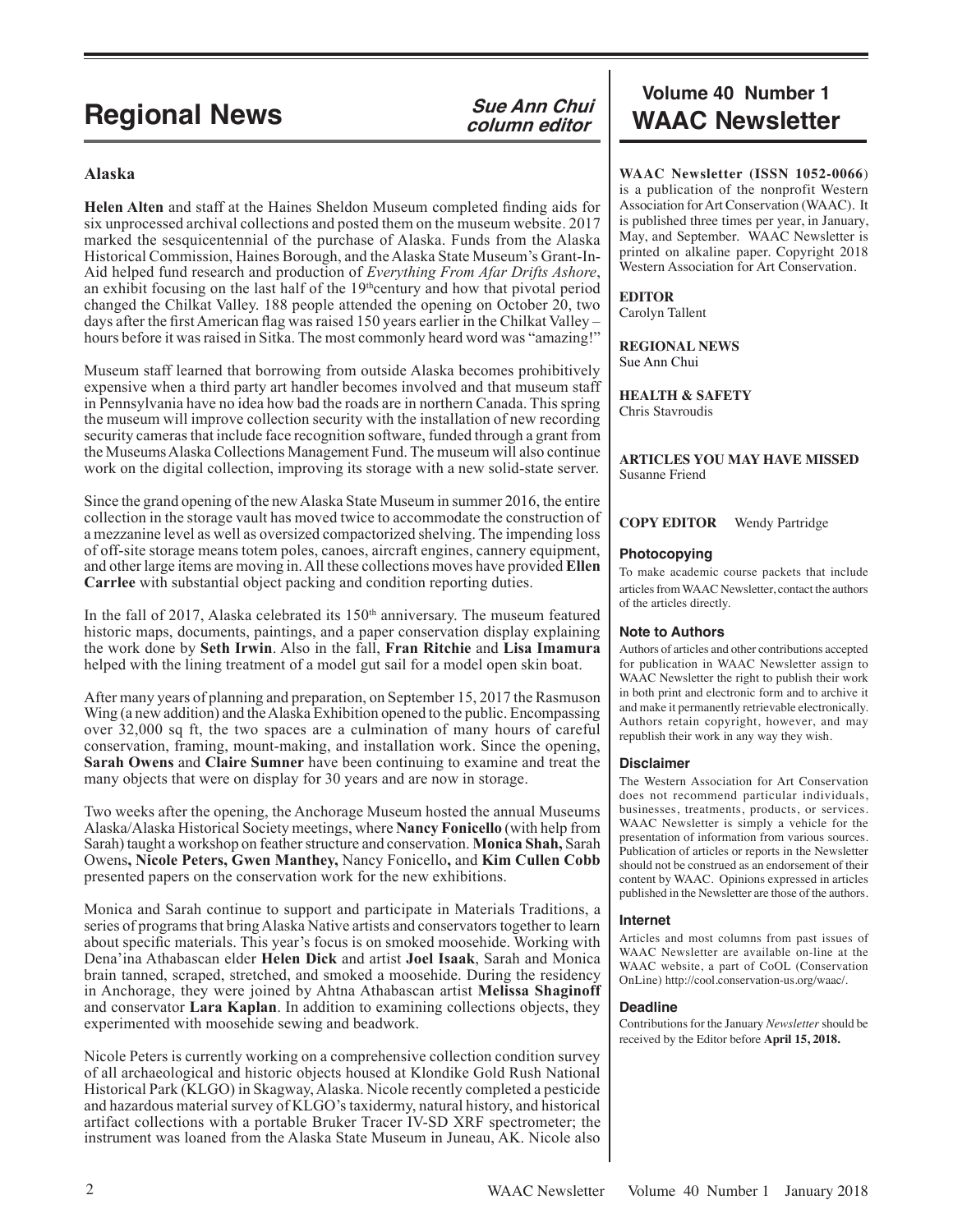# **Western Association for Art Conservation** | Regional News, continued

**The Western Association for Art Conservation** (formerly, the Western Association of Art Conservators), also known as WAAC, was founded in 1974 to bring together conservators practicing in the western United States to exchange ideas, information, and regional news, and to discuss national and international matters of common interest.

### **PRESIDENT, acting**

Sue Ann Chui

**VICE PRESIDENT** Sue Ann Chui

#### **SECRETARY**

General Information New Memberships Publication Orders Denise Migdail

#### **TREASURER**

Payments Chris Stavroudis

### **MEMBERSHIP SECRETARY**

Change of Address Chris Stavroudis

#### **MEMBERS AT LARGE**

 Tish Brewer Rowan Geiger Jennifer McGlinchey Sexton Samantha Springer

### **WEB EDITOR**

Walter Henry

#### **PUBLICATIONS FULFILLMENTS** Donna Williams

Individual Membership in WAAC costs \$40 per year (\$45 Canada, \$50 overseas) and entitles the member to receive the WAAC Newsletter and the annual Membership Directory, attend the Annual Meeting, vote in elections, and stand for office. Institutional Membership costs \$45 per year (\$50 Canada, \$55 overseas) and entitles the institution to receive the WAAC Newsletter and Membership Directory. For membership or subscription, contact: Denise Migdail secretary@waac-us.org

spent one week in November conserving the Raven Shark Totem Pole at Sitka National Historical Park (SNHP). The totem pole has recently been returned to SNHP from the Anchorage Museum, where it had been exhibited on a long-term loan.

*Regional Reporter* Ellen Carrlee

# **2018 Annual Meeting September 26th to September 30th Ghost Ranch, New Mexico**

**( never too early to gather treasures for the silent auction )**

### **Arizona**

This winter **Marilen Pool** continues her work with the Archaeological Perishables at ASM and has conserved a number of pieces for the Tucson Museum of Art. She also continues coursework towards her PhD in Arid Lands at the U of A.

Conservator **Ron Harvey** worked on sculpture maintenance in January at the Heard Museum and ASM with assistance from **Nancy Odegaard**, **Dana Hemmenway** (new senior conservator at Center for Creative Photography- University of Arizona), **Gina Watkinson**, **Betsy Burr** (ASM Kress Fellow), **Hallye Becker** (UA undergraduate), **Tim Lewis** and **Matilde Rubio** (Tohono Restoration), **Luke Addington** (furniture conservator).

The ASM lab continued with several large repatriation projects.

Lab members completed conservation treatment for objects in the *Along the River* archaeology exhibit. Steady work progressed on an IMLS grant, Conserving American Indian Archaeological Fiber and Basketry, involving treatment and rehousing of over 4,000 items in 2017 as well as several presentations and publications (Marilen Pool is the senior project conservator).

Betsy Burr has completed testing of samples in a charred material consolidation study funded by an FAIC Take-A-Chance award, and she and Nancy Odegaard will complete treatments on cataloged charred textiles. They are also working on a technical study to identify the top-bottom-front-back of Navajo textiles.

**Wendy Lindsey** is completing a study of tobacco residue analysis under a NCPTT grant.

Nancy Odegaard received the Chancellor's award from the University of Canberra (Australia) for outstanding career impact and achievement. She attended the last day of the AICCM conservation meeting prior to the award ceremony. She was also on the doctoral disputation committee for **Kristin Kausland**'s defense at the University of Oslo. Nancy also participated in special tribal consultations during fall 2017 at the American Museum of Natural History regarding the Hall of Northwest Coast Indians and at the Field Museum regarding repatriation and human remains.

In the second half of 2017, **Teresa Moreno** worked to prepare a collection of 269 archaeological objects for display in a new ASM exhibit entitled *Life Along the*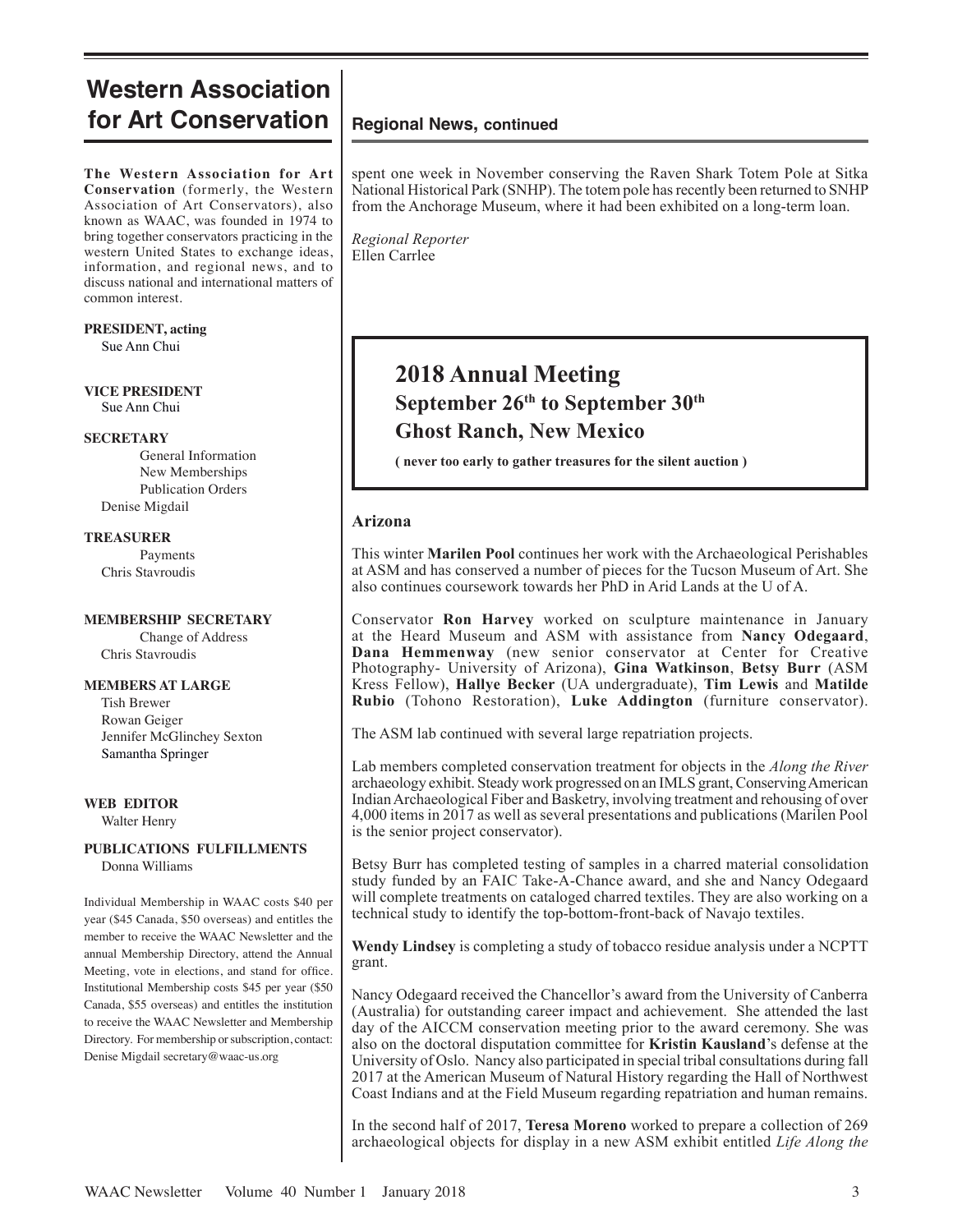y*River: Ancestral Hopi at Homol'ovi.* She is currently working on a group of 60 katsinas for another exhibit that will open on March 9, *Hopi Katsina Dolls: Changing Styles.* Teresa continues her work to improve storage conditions for ASM's anthropological photographic media collection. She will participate in the Image Permanence Institute's photo process identification workshop that will be hosted by the Center for Creative Photography, March 14-16.

The conservation team at the Western Archeological and Conservation Center (WACC) has been working on treatments for Faraway Ranch at Chiricahua National Monument, Wupatki National Monument, Navajo National Monument, Gila Cliff National Monument, and Grand Teton National Park. They are happy to welcome baby **Sasha Hill-Kipling** into the family, and welcome **Maggie Hill-Kipling** back to the lab after family leave this fall!

*Regional Reporter* Dana Senge

#### **Hawaii**

As major construction projects at Shangri La restrict activities around the campus, attention has turned to planning new exhibitions, both internally and externally. Conversion of the dining room into a gallery for display of textiles has brought long-standing consulting conservator **Ann Svenson** from California for several productive visits. She is re-designing mounting systems and preparing a new series of textile rotations, allowing some pieces to be displayed for the first time in many years.

**Kent Severson** continues work on the in situ tiles, a project nearing completion, and has begun planning for work on hanging lamps and other features in the living room.

Following years in Hawaii museums as a collections manager and at the University of Hawaii at Manoa (UHM) Library's Preservation Department, in December **Malia Van Heukelem** started her new role as art archivist librarian for the Jean Charlot Collection, also at the UHM Library. The collection is an extensive archive of art works and documents relating to the artist and writer Jean Charlot (1898-1979) and to other artists, intellectuals, and friends he worked with or knew in his long career in France, Mexico, the mainland United States, and Hawaii.

**Dawne Steele Pullman** was once again the official paintings conservator for Art Basel Hong Kong in March. She continues to work on contemporary Chinese paintings in Asia and other artworks from the growing interest in Western art while also maintaining her studio for clients in Hawaii and the USA. Some works she has recently treated were by Dubuffet as well as Wang Guangle, Zao Wou-Ki, and T'ang Haywen.

**M a r i H a s h i m o t o** h a s joined **Larry** and **Rie Pace** as an intern on a 6-month grant from the Japanese Asian Cultural Council. Mari has been getting hands-on experience on a variety of paintings and an introduction to the conservation problems of termite damaged paintings. Last August a client had a disastrous fire in their house which was full of 17th- and 18th -century European paintings and musical instruments. Rie, Mari, and Larry worked with the recovery crew to remove, examine, photograph, and stabilize the paintings and works on paper. They remain busy with numerous paintings from the Honolulu Museum of Art, the Hawaii State Art Museum, and numerous private clients.

**Thor Minnick** has just completed a project for the Hawaii State Art Museum involving a failing ceramic piece made by artist Suzanne Wolfe, extensive treatment of a precontact *Ipu pawehe* (island of Ni'ihau decorated gourd) for a private collector, and was responsible for the installation of a large Burmese dragon on the Big Island in a private residence for Bay Area conservator **Catherine Coueignoux**. He is presently working on a severely termite compromised 19th-century Korean chest and a lovely early 19th-century French clock (also termite eaten) with burl veneers and ormolu mounts.

*Regional Reporter* D. Thor Minnick

#### **Los Angeles**

LACMA's Conservation Center welcomes their new chemical hygiene officer, **Carlos Aponte Vazquez**, who started his position on February 1. **Charlotte Eng** is now the Rosa Liebman Mellon Senior Scientist and Head of Conservation Research at LACMA. **Laura Maccarelli** is now an assistant conservation scientist at LACMA.

Scientist emeritus **Terry Schaeffer** presented a talk on the "Use of cudbear by a Victorian carpet manufacturer" at the recent 36th meeting on Dyes in History and Archaeology, in Hampton Court Palace. The LED retrofit of Chris Burden's *Urban Light* at LACMA was completed (all 309 bulbs!) last fall thanks to the efforts of Terry, **Mark Gilberg**, and Charlotte.

UCLA Library is excited to have several items on exhibit in the Pacific Standard Time LA/LA exhibits. And they are happy to announce that their move to the new location at 20 Powell Library went smoothly.

In spring 2016, thanks in large part to audiovisual materials specialist **Yasmin Dessem**, the UCLA Library was awarded a \$40,000 grant from the John Randolph Haynes and Dora Haynes Foundation to digitize all audiovisual and photographic materials in the Golden State Mutual Life Insurance Company records. Thanks to this grant more than 2,000 items are now available online (as of fall 2017). **Shani Miller**, a graduate of the UCLA Moving Image Archives Studies, has been essential in her role of project coordinator, managing digitization workflows, inputting metadata, and uploading content to Calisphere.org.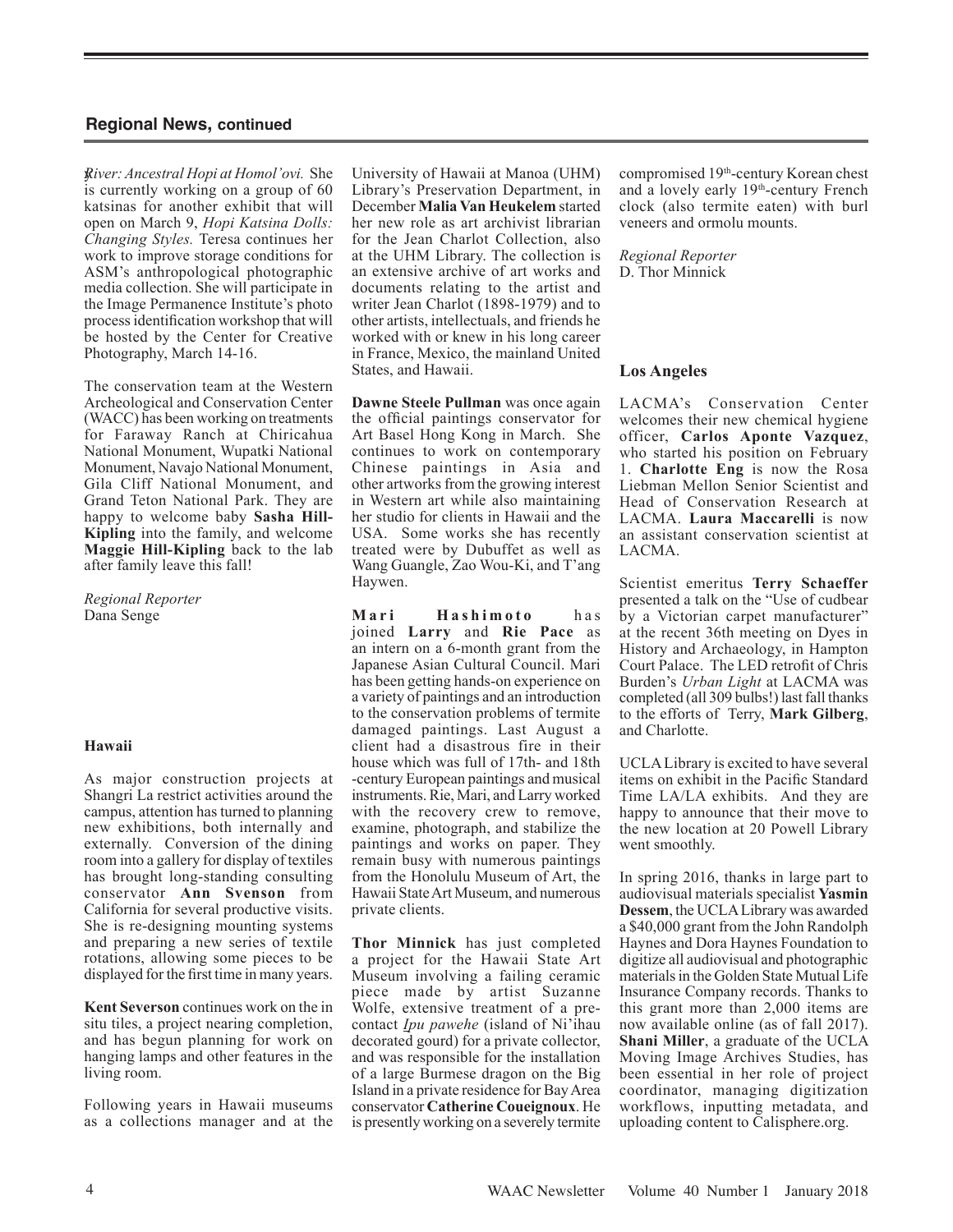UCLA contracted with photo conservator **Tram Vo** to stabilize historic photos from the African-American-owned Golden State archives. Digitized archival photos were presented to enthusiastic former Golden State Mutual employees (who still meet monthly and keep a newsletter running), and conservators look forward to hosting the group to a tour of the library conservation facilities soon.

**Hannah Moshier** has moved into a new position at UCLA, as the newly created digitization and loan conservation coordinator, with registrar responsibilities. She is currently working with conservator **Tomokatsu Kawazu** of Studio Sogendo to coordinate exhibit stabilization for a Chiura Obata sumi painting on silk. The traveling exhibit will take the Obata painting to Japan and the Smithsonian Museums before the piece comes home to LA.

Collections conservator **Wil Lin** has been building connections with the UCLA East Asia Library to help care for their unique materials. He has also been collaborating with the university bindery to produce legible and accurate non-roman titles for library bindings. UV cured ink on the spine means they are no longer tied to metal fonts used to stamp book cases in the past, and can move away from transliteration of author/title information.

Department head **Dawn Aveline** will be traveling to Cuba in February with AV specialists Yasmin Dessem and **Allie Whalen** (the newest AV colleague, a recent graduate of the NYU Moving Image Archiving and Preservation program) to collaborate with colleagues there as part of the ongoing UCLALibrary International Digital Ephemera Project. This trip will focus on magnetic media preservation.

In July **Chela Metzger** presented on the topic of bound record-keeping structures at the Society of Bookbinders education and training meeting in Manchester, UK. The visit also included meetings with book conservators at Trinity College and the Chester Beatty in Dublin, Ireland to discuss issues related to rebinding of medieval manuscripts.

Buffalo State art conservation program third year intern **Amanda Burr** was awarded a Mellon fellowship at LACMA this fall. Her work on a unique collaged civil war diary and a heavily illustrated baroque science book can be seen if you search in the UCLA preservation blog.

Kress/FAIC conservation fellow **Christina Romanowski Bean,** a recent graduate from the Camberwell paper conservation program in London, has had an active and productive year at UCLA. Her work on an 18 foot printed Armenian scroll can be found on several UCLA preservation blog posts. Her other projects have included a challenging set of heavily damaged Indian health posters, a group of phrenology ephemera, pigment consolidation of sumi ink on pressed leaves, and pigment consolidation on Armenian manuscripts. She has an interest in multispectral imaging which has been to the benefit of UCLA collections as they strive to translate faded and lost media.

Her research on the UCLA French Resistance newspapers has taken her to the Getty to work with scientists on their microfadometer, and will lead to a better understanding of the material culture and storage/exhibit specifications for the hastily created WWII materials.

This summer UCLA Library hosted rising first year WUDPAC student **Madison Brockman** during her summer work project. Madison worked to safely dismantle and remove attachments from a massive, shattered, and already digitized UCLA marching band scrapbook. She also created specialized housings for two Bruin bear paws.

Sculpture Conservation Studio had a fulfilling 2017. They completed the de-installation, conservation, and re-installation of over 45 artworks, including a 60' wooden clock tower, on the outdoor Fulton Mall in Fresno, CA, after 18 months of incredibly hard work and tough weather. The grand opening of the new "Fulton Street" with the installation of the conserved 1960s fountains and sculptures was in October. SCS also completed the conservation of the 17 First Street tile panels mural on the new Alliance Charter school in East LA. The panels were built for the First Street Mercado, which was torn down to build the charter school. The community would not let the charter school be built unless the panels were saved and put into the facade of the new school. The murals look great in their new arches on the facade with lights at night to enhance the tile panels. Photographs of the mural were at LACMA at the *Art LA Chicano* exhibition.

**Dawn Jaros** recently traveled to Chennai, India as the Academy of Motion Picture Arts and Sciences representative for the film preservation conference organized by the Film Heritage Foundation and International Federation of Film Archives. The conference covered both theory and practical classes for the preservation and restoration of film-based and paperbased materials and had daily screenings of restored classics from around the world. Dawn presented on preservation and basic conservation techniques for photographs in library and archive collections.

NHMLA conservators **Tania Collas** and **Marina Gibbons** have been working on new additions to the museum's *Becoming Los Angeles* exhibition, including an early California period saddle and a stunning red tutu worn by Betty Grable in the 1945 film *Diamond Horseshoe.*  The renovated exhibition opens on June 1, 2018. Marina is also treating a Middle Kingdom Egyptian painted wooden coffin, among many other projects.

In January, the conservators hosted a tour for members of the Emerging Conservation Professionals' Network to show current lab projects as well as the museum's Mineral Sciences lab and Anthropology collections.

**Jane Bassett** has been appointed senior conservator and head of Decorative Arts and Sculpture Conservation at the J. Paul of a Getty Museum. **Arlen Heginbotham** is working on the publication of a forthcoming online catalog of French Rococo furniture which will include substantial technical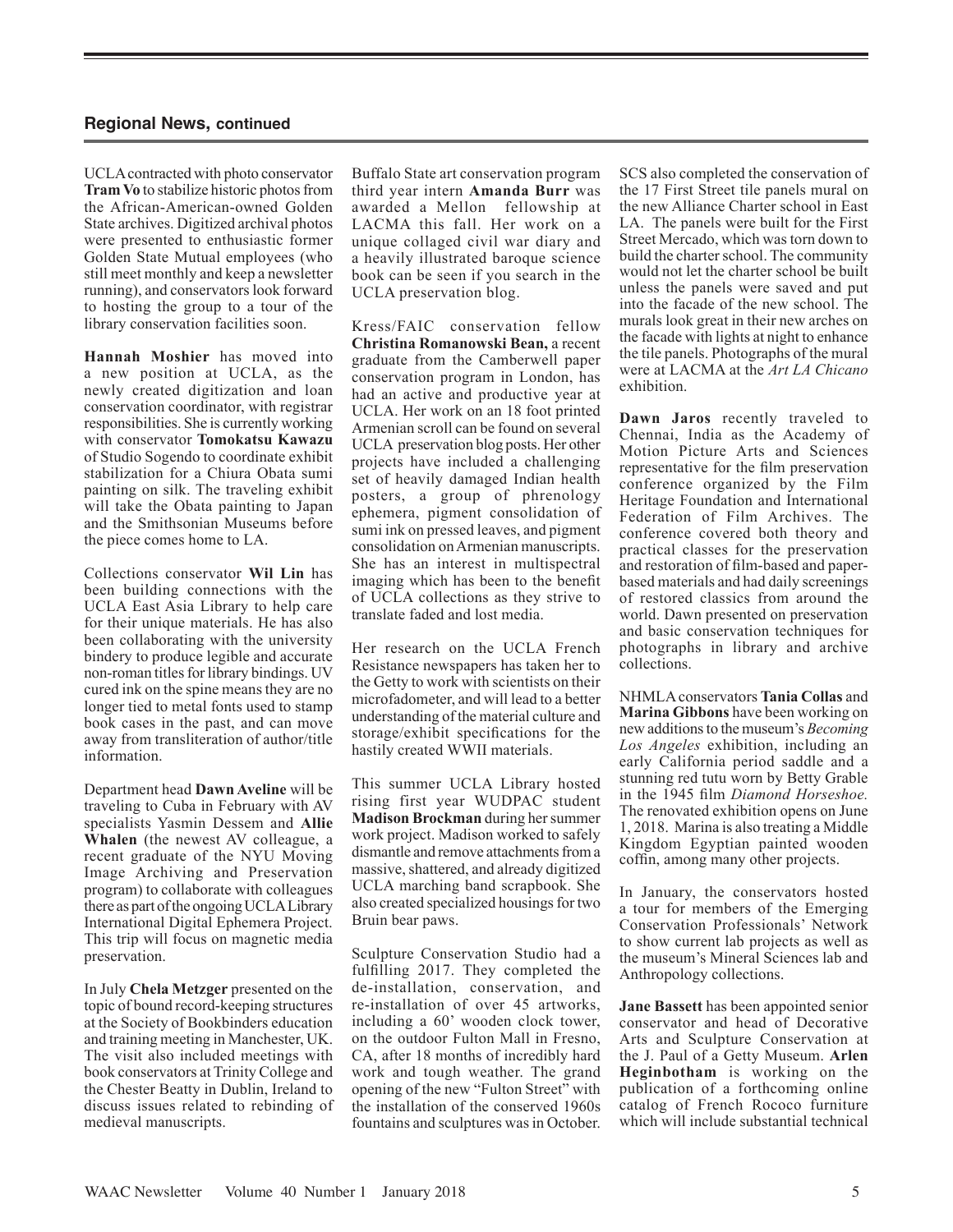essays. **Jessica Chasen**, a recent Winterthur grad and current intern, is contributing analytical interpretation of Asian and European lacquer to the catalogue. She is also studying an outdoor sculpture by Joan Miró for upcoming treatment.

Work on the Stark Sculpture Collection is ongoing with pre-program conservation assistant **Magdalena Solano** focusing on the treatment of sculptures by Elisabeth Frink. **Kellie Boss**is working on contract to re-wax the outdoor bronzes and to treat a number of the outdoor painted sculptures. **Julie Wolfe** continues her testing of home-made versions of Incralac and is currently finishing a manuscript on the materials and techniques of Roy Lichtenstein's outdoor sculpture.

In September, Paintings Conservation welcomed graduate intern **Kat Harada**, who completed her third year at the National Gallery of Art, Washington and graduated from Buffalo State University in September.

The department is also hosting this January **Line Clausen Pedersen**, curator, head of modern department at the Ny Carlsberg Glyptotek, Copenhagen, Denmark. She is an Edgar Degas scholar and brought with her two paintings, one by Degas, the other by Vincent Van Gogh, for study, treatment, and display. Though known for their sculpture collection, the Glyptotek has an outstanding collection of 19th-century paintings as well. **Devi Ormond** and **Laura Rivers** are working with Line on the paintings.

Antiquities Conservation at the Getty Villa would like to share a few exciting events coming to the Getty Center and the Villa. The conservators, mountmakers, and preparators are busy with the final stages of reinstalling the Villa collection. The *Villa Reimagined* will fully open to the public by mid-April.

Coinciding with the Villa reinstallation, Museum staff are active with several new exhibitions: *Plato in L.A.: Contemporary Artists' Visions*, April 18–September 3, 2018 in the Villa's temporary exhibition galleries, and *Beyond the Nile: Egypt and the Classical World* on view March 27–

September 9, 2018, at the Getty Center, which will highlight the multi-facetted connections between Egypt and the Mediterranean over two millennia. **Erik Risser** and **William Shelley** are actively restoring a large granite obelisk, from the Museo del Sannio, Benevento, Italy which will be exhibited in the Getty Center rotunda.

The department is also preparing for the exhibition *Palmyra: Loss and Remembrance*, on long-term view at the Villa from April 18, 2018–May 27, 2019. This exhibition will highlight the important collection of ancient Syrian funerary reliefs from the Ny Carlsberg Glyptotek collection in Denmark.

**Susan Lansing-Maish** travelled to Copenhagen for the ICOM-CC conference last September and had an opportunity to examine the limestone objects prior to shipping to the Villa. At the conference, Susan presented her and **Eduardo Sanchez's** four yearlong conservation treatment of the Berthouville treasure of ancient Roman silver which belongs to the Bibliothèque Nationale de France, Paris. In mid-October, Susan was invited to present the Berthouville treasure project at a Gallo- Roman symposium at the Musée Départmental Arles Antique, France, marking the culmination of the Getty's involvement in this extraordinary collaborative project.

Antiquities Conservation welcomes 2017-18 intern **Julia Commander** of the Winterthur conservation training program. Julia hit the ground running last September and has been involved in all Villa activities – mainly the reinstall as well as several technical studies on ancient gilded silver, ceramics, and ivory.

**Marie Svoboda** travelled to Athens, Georgia, to the University of Georgia, last October, to give a lecture to students on the APPEAR project – an international collaboration on the study of Romano-Egyptian mummy portraits. **Susanne Gänsicke** weathered the "bombogenesis" and travelled to Boston for the AIA conference, where she participated in a panel discussion on conservation and archaeology, in the field and in museums. **Jeffrey Maish** just returned from Cambodia where the CAST:ING group (*Copper Alloy Sculpture Techniques and History: an International iNterdisciplinary Group*) held a working meeting for their upcoming publication.

*Regional Reporter* Virginia Rasmussen

### **New Mexico**

**Susan Barger,**Connecting to Collections Care coordinator, will be working on a NEH grant awarded to the Maxwell Museum as part of a team to develop a preservation master plan.

**Silvia Marinas-Feliner**, NMSUmuseum conservation program director, conserved a diorama at the Tularosa Basin Museum of History (TBMH). Working with her was **Amanda Castillo**, a graduate of the program. The diorama depicts the archaeological formation of the Tularosa Basin and was created by Ray Stanford Strong and a team of artists for the museum at the White Sands National Monument (WSNM) during the late 1930s as a part of the Federal Arts Project (FAP)*.* The project was made possible by a collaboration of grants from the Historical Association of New Mexico and the New Deal Preservation Association and from personal donations to the museum.

*Regional Reporter*

Silvia Marinas-Feliner, M.A. Museum Conservation Program Director New Mexico State University Conservation Laboratory Art Department smarinas@nmsu.edu

### **Pacific Northwest**

At the Portland Art Museum, **Samantha Springer** has been working with the education department and a dedicated docent team to start regularly scheduled tours for people who are blind or have low vision, giving them the opportunity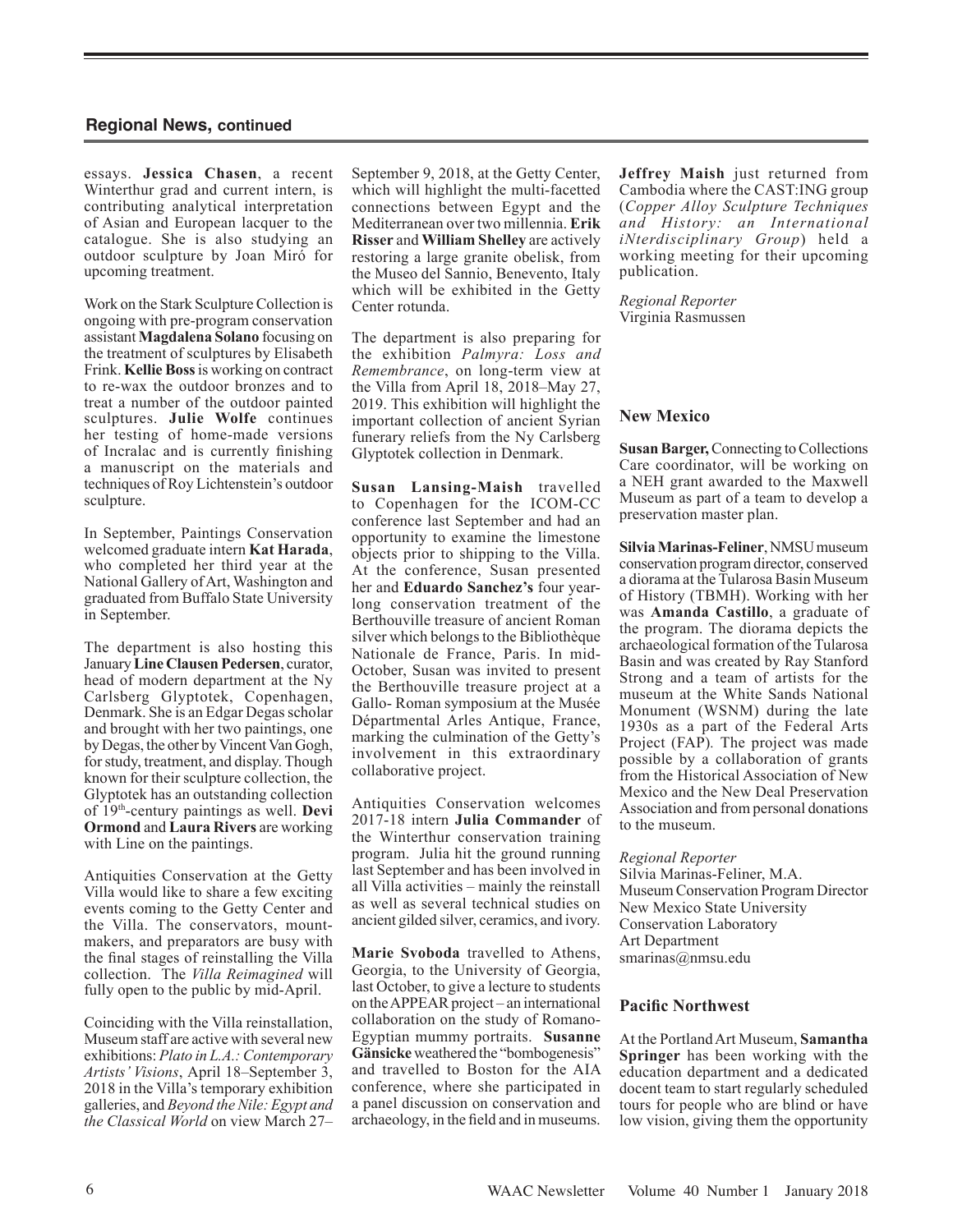to touch a work of art with gloves and under guidance. This initiative is part of the museum's dedication to creating an inclusive and inviting environment for all visitors. Across the museum's departments they are also attempting to improve communication about why museums ask other visitors not to touch the art, with signage and interactive stations.

In January, **Morgan Hayes** joined Samantha for a week of work in the gallery on a Mary Corse painting that will be travelling across the country to DIA: Beacon on loan. They used the public moment as an opportunity to highlight conservation at the museum on a Facebook live event.

Samantha is continuing work on the AIC-Wiki's Oddy test database and will be co-teaching a workshop at the AIC annual meeting in Houston. A variety of contemporary Northwest works of art have crossed Samantha's bench in preparation for a biannual rotation of those galleries including the stabilization of delaminating masking tape from a Judy Cooke hanging. When possible, artists are consulted with the curator, **Grace Kook- Anderson**, to build the institution's knowledge of works within the collection.

**Corine Landrieu** has been working on a range of sculptures and objects from different private and public collections, including the treatments of a Tennis Whiting plaster sculpture, a Doris Chase maquette, a ceramic fountain by Namm, and the assessment of a large Buddha collection. She also treated a diving suit from 1944 for the Naval Undersea Museum.

In October 2017, *Andrew Wyeth: In Retrospect* opened at the Seattle Art Museum, and SAM's conservation and museum services team had the pleasure of studying and caring for 105 remarkable and delicate works by Wyeth. They give their sincere thanks to the Brandywine River Museum staff and also to **Joyce Hill Stoner** and **Julie Ream** for their terrific preparatory work and for generously sharing their knowledge of the artist.

**Geneva Griswold** went to Florence where she took part in the conservation of Massimiliano Soldani Benzi's *Lamentation over the Dead Christ* together with Florentine conservator **Ludovica Nicolai**. The project has been supported by The Samuel H. Kress Foundation, the Bargello, and other foundation and individual supporters.

In Seattle, **Nick Dorman** completed conservation treatment of *Shipwreck Off the Coast of Alaska* by Louis-Philippe Crépin, 1806 for it to be exhibited at SAM in the installation *Extreme Nature*. **Elizabeth Brown** continued her work on preservation strategies for the time-based media works in SAM's collection.

SAM received the Andrew W. Mellon Foundation implementation grant to establish an Asian paintings studio; preparations for the development of the department and studio have commenced and authorization was given by the Seattle City Council for the broader Seattle Asian Art Museum construction project to proceed. In addition to the new studio, the project adds gallery, public meeting, and education spaces. Seismic safety measures will be implemented and new HVAC systems will be incorporated within the historic art deco Asian Art Museum building.

Geneva and Nick gave short talks about the Asian Art Museum project at the regional conservation group meeting at the Portland Art Museum in November, and they are currently teaching a preservation of collections course at the University of Washington Museology MA program. Elizabeth and Geneva are evaluating object checklists in preparation for the new installation of the galleries at the Asian Art Museum, once it reopens.

The RBCM conservation labs are delighted to announce the arrival of a new archival conservator, **Lauren Buttle**. Lauren holds a M.A.C. from Queen's University with a specialty in paper. She most recently worked as a Kress Fellow at Trinity College in Dublin, conserving papyrus. Her experience includes working with Yukon Archives, City of Edmonton Archives, Art Gallery of Ontario, as well as the British Museum. They feel very fortunate to welcome Lauren to the workplace. They also were fortunate to host **Katie McEvoy**, Fleming intern, in the fall. Katie was instrumental in getting them through a very busy exhibition and loans period. She is currently working on contract, assisting with the move of the palaeontology collection.

In November, the RBCM launched the much anticipated *Kwädąy Dän Ts'ìnchį: Teachings from Long Ago Person Found*, edited by **Richard J. Hebda**, **Sheila Greer**, and **Alexander P. Mackie**, documenting the story of the "Long Ago Person Found" in a northern BC ice patch. The comprehensive and collaborative publication interweaves the scientific analysis, conservation treatment, and cultural knowledge of an individual and his world. A chapter in the book was written and another co-authored by **Kjerstin Mackie** of the RBCM, chronicling the work that she did on the associated artifacts. Other conservation contributors included **Kate Helwig**, **Tara Grant**, **Jane Sirois**, **Michael Wayman**, **Greg Young**, **Jennifer Poulin**, and **Val Monahan**.

**Lisa Bengston** travelled to Bogota, Colombia to deliver artifacts and install the *First Nations Masterworks* exhibit in the Museo del Oro. She continued on to explore the Andes, Amazonia, and beaches of Colombia and Peru. She was even able to connect with former RBCM conservation intern **Sarah Confer** and to take a traditional dying workshop.

UBC Museum of Anthropology conservator **Heidi Swierenga** led the way, with the assistance of **Kasey Lee** and **George Field**, as well as other BC conservators, to lay the foundations of the BC Heritage Emergency Response Network. At the time of this submission, six British Columbia cultural institutions have signed on to the Statement of Cooperation, a training workshop was held, and emergency kits have been developed for use by BC institutions on Vancouver Island and the lower mainland. Work continues with support from the BC Museums Association for the development of a sustainable province-wide model for emergency response and collections salvage.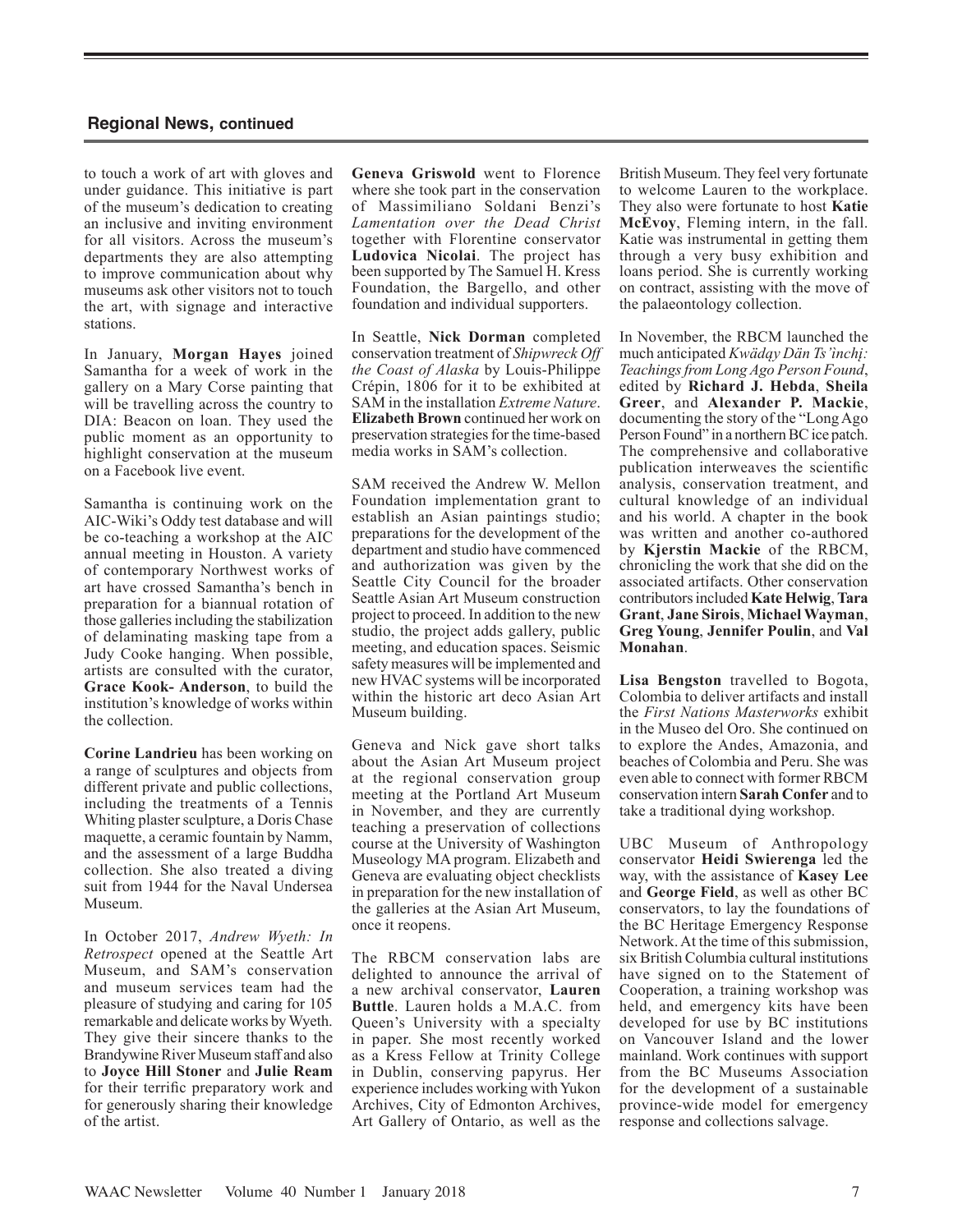**Colleen Wilson** presented her work on mannequins at the Fall Pacific Conservation Group meeting as well as a RBCM staff meeting.

*Regional reporter:* Corine Landrieu

### **San Diego**

The Balboa Art Conservation Center (BACC) welcomes three new conservators to its staff: **Bianca Garcia**, assistant conservator of paintings; **Jacinta Johnson**, assistant conservator of paper; and **Morgan Wylder**, assistant conservator of paintings.

Bianca earned her M.S. in art conservation from the Winterthur/ University of Delaware Program in Art Conservation. She received her B.A. in art conservation from the University of Delaware. Bianca's training includes internships at the Cleveland Museum of Art, Museo Nacional Centro de Arte Reina Sofia, and Western Center for the Conservation of Fine Arts.

Jacinta earned her M.S. in art conservation from the Winterthur/University of Delaware Program in Art Conservation with a focus in paper conservation. Her training includes internships at the Conservation Center for Art & Historic Artifacts, the National Gallery of Art, and the Cleveland Museum of Art.

Morgan earned a dual undergraduate degree in fine art and art history at Cornell University. She received her graduate degree in conservation of easel paintings from the Courtauld Institute of Art, London. During graduate school, Morgan interned in the paintings conservation department at the Victoria and Albert Museum, London. Before her fellowship at BACC, Morgan worked as the NEH fellow in paintings conservation at the Chrysler Museum of Art.

**Julie McInnis** recently presented at the Coronado Historical Association's inaugural curatorial workshop as a guest speaker. The theme was "caring for your

family photographs." Attendants learned the basics of safely handling photographs, how to buy archival materials, best practices for housing photo prints and negatives, and when (and how) to contact a conservator. Example housings were shown from the Historical Association's own collections, and everyone went home with a goody bag of cotton gloves and a few archival supplies.

*Regional Reporter* Frances Prichett

### **San Francisco Bay Area**

Big changes have taken place in the textile conservation lab of the FAMSF. Highly skilled volunteers **Jean Scardina** and **Barbara Nitzberg** have retired as of 12/2017. They have each donated well over 35 years of textile expertise to the lab and can never be replaced. Head textile conservator **Sarah Gates** is not quite sure what she will do without their generous support, both personally and professionally. Over the decades Jean and Barbara have cheerfully stepped up to help with a wide range of tasks, from maintaining the sewing machines and fixing the serger to analyzing costume modifications and undertaking weave analysis – not to mention their skill with "seat of your pants" dyeing and cookie-baking. Associate conservator **Anne Getts** and Sarah wish them all the best with their "extra" day of leisure each week! They are and will be sorely missed.

The Bay Area Conservation Guild organized a visit to the di Rosa Collection in Napa. The timing was fortuitous as the tour and lunch took place just prior to the devastating fire in the area. BAACG is making a donation to help the collection recover from fire damage.

The Conservation Center of the Asian Art Museum is preparing for an extension to the museum, a new outdoor terrace, and exciting changes to the collection galleries beginning in the spring of 2018. As a result, they have some surplus materials, including approximately 1000 used Gore Tex silica gel tiles available for free. They are  $6$ " X  $6$ "X 1/2" and each can condition 1.5 cubic feet. Come and take as many as you like, but let us know when you'd like to come and how many you want. Call **Kathy Gillis** (415-581-3540) or **Mark Fenn** (415-481-3541). The museum will remain open during this expansion project, and they welcome you to visit the thought-provoking spring exhibit, *Divine Bodies*, opening March 9, 2018.

Kathy Gillis attended the VoCA (Voices in Contemporary Art) summit at SFMOMA in January, 2018. **Shiho Sasaki** will attend the workshop, "The Use of Chelating Agents in Paper Conservation" held at Stanford in March. Mark Fenn will attend the Forbes Symposium at the Freer Gallery in March. The topic for this year's program was research on early Chinese lacquer buddhas.

**Denise Migdail** will be traveling to Ottawa in preparation for the 2019 NATCC conference to be held there. Recent courier and research trips have taken conservators to Suzhou, China (Mark Fenn), New York City (**Kimi Taira**), Chicago (Kathy Gillis), and Seoul, South Korea (Shiho Sasaki).

At SFO Museum, **Alisa Eagleston-Cieslewicz** is eagerly awaiting the move into the museum's new building, set to happen in a few short weeks. The new building will have a dedicated conservation lab, as well as expanded collection's storage and exhibit preparation areas. Alisa recently returned from maternity leave after welcoming a baby boy in October, and she is currently working on the conservation needs for an exhibit of historical radios.

*Regional Reporter* Alisa Eagleston-Cieslewicz

#### **Texas**

In late January, a group of over 40 museum professional from all across Texas met at the MFA Houston to begin disaster preparedness training for